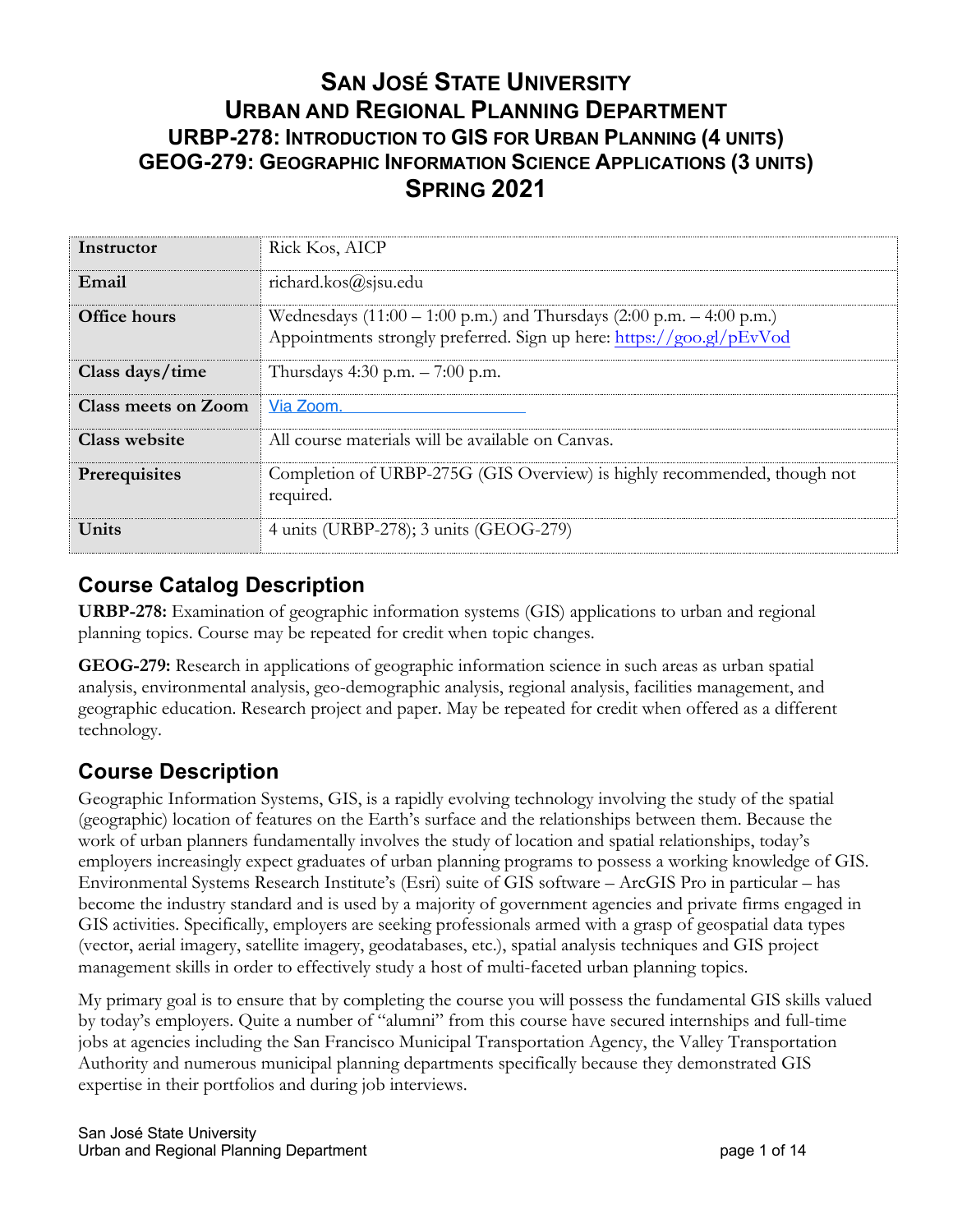All GIS courses in the Dept. of Urban & Regional Planning aim to build sought-after skills through a comprehensive, real world-focused course of study in GIS. The majority of students that take this elective course typically do not intend to pursue careers dedicated *exclusively* to the use of GIS; rather, they wish to learn just enough about the technology so it can be one of many tools available to them during their urban planning careers. As such, this course emphasizes the hands-on use of ArcGIS software with a particular focus on the acquisition and analysis of real-world geospatial data typically used by urban planners.

The course strives to provide a balance between the "how-to" of using ArcGIS Pro and the "why" of GIS by explaining the roles GIS technology plays in analyzing local and regional (even global) problems. During the first part of the course, you will learn the specific steps necessary to navigate ArcGIS Pro, acquire and manage geographic data sets, develop effective cartographic techniques, and query geospatial data to answer typical planning-related questions. For some exercises, you will use real geospatial data from Bay Area cities, "warts and all", in order to learn how to overcome typical problems encountered by GIS practitioners. The last part of the course will focus on the development, execution and presentation of a final GIS project.

Since the visual communication of quantitative data is a vital skill for urban planners, this final project will help you further develop your skills by framing an urban planning issue, developing a set of high-quality GIS maps to illustrate the issue, and presenting your maps to the class. A key objective of the final project is to provide you with a portfolio piece to present to current and future employers as evidence of your GIS abilities. I am continually impressed by the work that beginning learners produce for their final projects!

I am looking forward to helping you learn ArcGIS Pro this semester. As we work together over the next few months, you will be encouraged to think about integrating geospatial analysis into your other San José State coursework and Masters Planning Report. There are many avenues for assistance and to accelerate your understanding of GIS: in-class exercises and personal guidance from me, at least four office hours per week, assistance from Branka Tatarevic, my fantastic student assistant, and the ability to reach me via e-mail (I typically reply to clearly worded messages very quickly). There is a lot of work to complete in this course, but I'm here to help you succeed – and we'll have some fun, too. Again, my primary goal is to ensure that by completing the course you will possess the fundamental ArcGIS Pro skills valued by today's employers.

## **Course Learning Objectives**

Upon successful completion of the course, you will be able to:

- **1.** Describe how contemporary urban planners use GIS as a tool for the analysis and display of quantitative data such as demographic information from the US Census Bureau;
- **2.** Utilize the core components and functionality of ArcGIS Pro;
- **3.** Prepare a professional-grade map with all necessary cartographic elements;
- **4.** Conduct attribute and spatial queries with geospatial datasets;
- **5.** Conceptualize, design, and execute a structured GIS-based project;
- **6.** Create new geostapaial datasets and edit existing datasets;
- **7.** Utilize geoporocessing tools to transform geospatial datasets into new ones;
- **8.** Interpret municipal zoning code information and translate it into a GIS-based map.

### **Planning Accreditation Board (PAB) Knowledge Components**

This course partially covers the following PAB Knowledge Components:

2b) Written, Oral and Graphic Communication: ability to prepare clear, accurate and compelling text, graphics and maps for use in documents and presentations.

2c) Quantitative and Qualitative Methods: data collection, analysis and modeling tools for forecasting, policy analysis, and design of projects and plans.

San José State University Urban and Regional Planning Department **page 2** of 14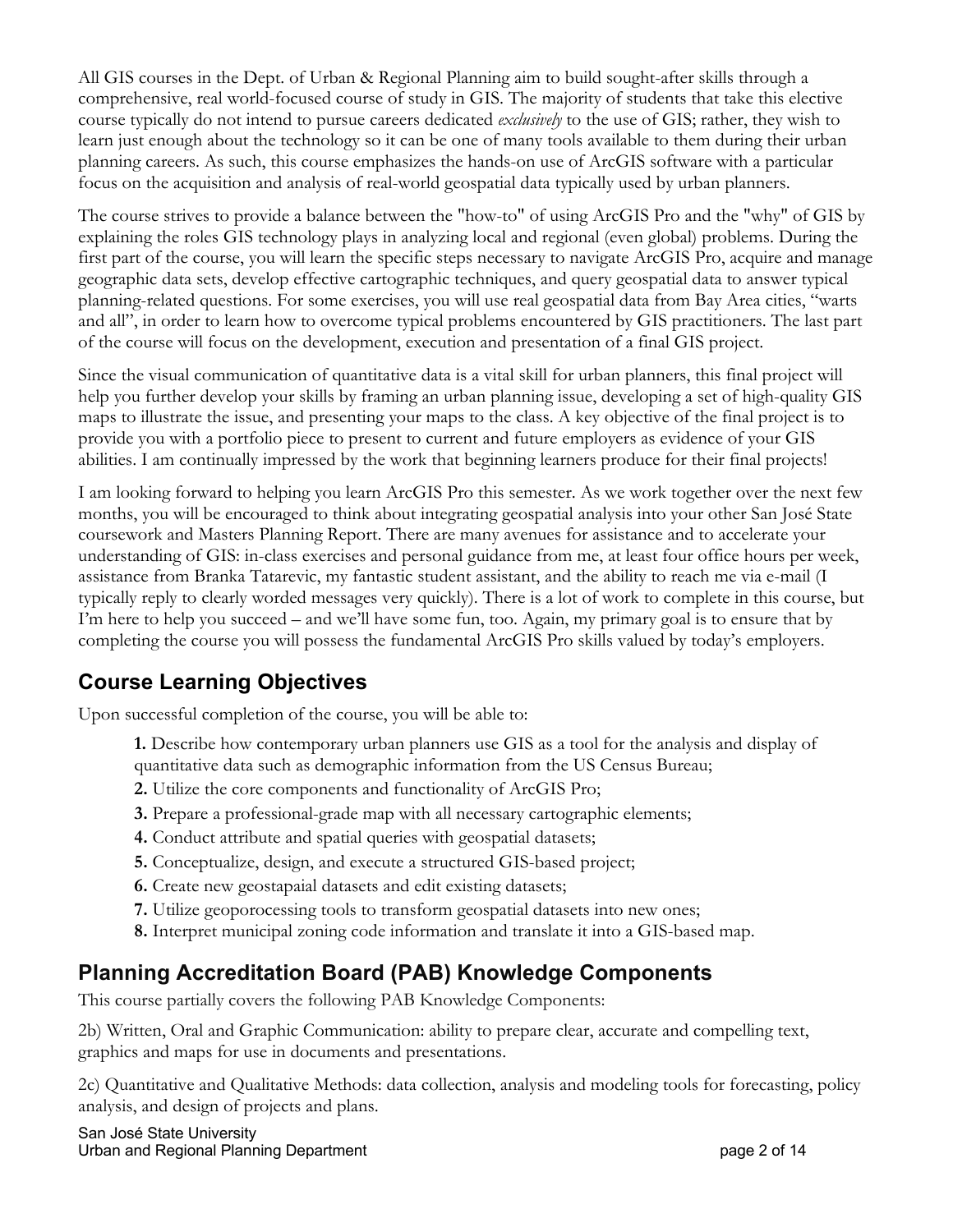A complete list of the PAB Knowledge Components can be found at https://www.sjsu.edu/urbanplanning/graduate/masters-in-urban-planning/pab-knowledge.php

#### **Required Course Textbook and Software**

*Understanding GIS, An ArcGIS Pro Project Workbook, Fourth Edition* is required and will serve as a reference throughout the course. The textbook provides detailed, step-by-step instructions in the use of ArcGIS Pro.

Smith, David et al. *Understanding GIS: An ArcGIS Pro Project Workbook (fourth edition).* Redlands, CA: Esri Press, 2018. (e-book): ISBN-13: 9781589485273 | (printed book): ISBN-13: 9781589485266

ArcGIS Pro 2.6.2 is required of all students. This software will be available for download from Canvas. Each student will be provided an ArcGIS Online account in order to maximize use of the software. Please note that ArcGIS Pro only runs on the Windows operating system. In order to run ArcGIS Pro in Windows on a Mac, virtualization software is needed: Apple's free Boot Camp works best. You are responsible for installing and maintaining your software on a personal computer and for properly following Esri's installation instructions.

It is HIGHLY recommended that you check your personal computer to see if it meets the minimum standards to run ArcGIS Pro 2.6.2. Visit esri.com for the standards.

#### **Recommended Course Readings**

These readings will enhance your understanding of the material covered in this course and you are encouraged to choose ones that catch your interest. They are available on Canvas.

- Al-Kodmany K. "Using Visualization Techniques for Enhancing Public Participation in Planning and Design: Process, Implementation, and Evaluation", *Landscape and Urban Planning* 45, no. 45 Issue 1, September 1999.
- Brewer, Cynthia A. *Designing Better Maps: A Guide for GIS Users.* Redlands, CA: Esri Press, 2015.
- Brown, Clint and Christina Harder. "The ArcGIS Imagery Book". Redlands, CA: Esri Press, 2016.

Dangermond, Jack and Matt Artz. "Understanding Earth: GIS Technology Drives a New Relationship Between Humans and the Environment". Redlands, CA: Esri Press, 2012.

- \_\_\_\_. "Essays on Geography and GIS (Volumes 5 and 6)". Redlands. CA: Esri Press, 2012 and 2013. (skim for selected articles of interest)
- "GIS Best Practices: GIS for Urban and Regional Planning", Esri white paper, January 2011. http://www.esri.com/library/bestpractices/urban-regional-planning.pdf (accessed July 3, 2012)
- Nedovic-Budc, Zorica. "Geographic information Science implications for Urban and Regional Planning", *URISA Journal,* Vol. 12, No. 2, Spring 2000. http://www.urisa.org/files/BudicVol12No2-7.pdf (accessed July 3, 2012)
- Peterson, Gretchen N. *GIS Cartography: A Guide to Effective Map Design*. Boca Raton, FL: CRC Press, 2009.
- Rantanen, Heil. "Tools to Facilitate Housing and Urban Processes: Mapping and Managing Local Knowledge", paper presentation at 2007 ENHR International Conference, Rotterdam. http://www.enhr2007rotterdam.nl/documents/W21\_paper\_Rantanen.pdf (accessed July 3, 2012)

### **Fundamentals for Success in this Course**

I will make every effort to help you succeed in this course so that you can use ArcGIS Pro confidently and successfully in your future career endeavors. Naturally, it is your responsibility to complete all assignments and to take advantage of the many learning opportunities this semester. Your final grade will reflect your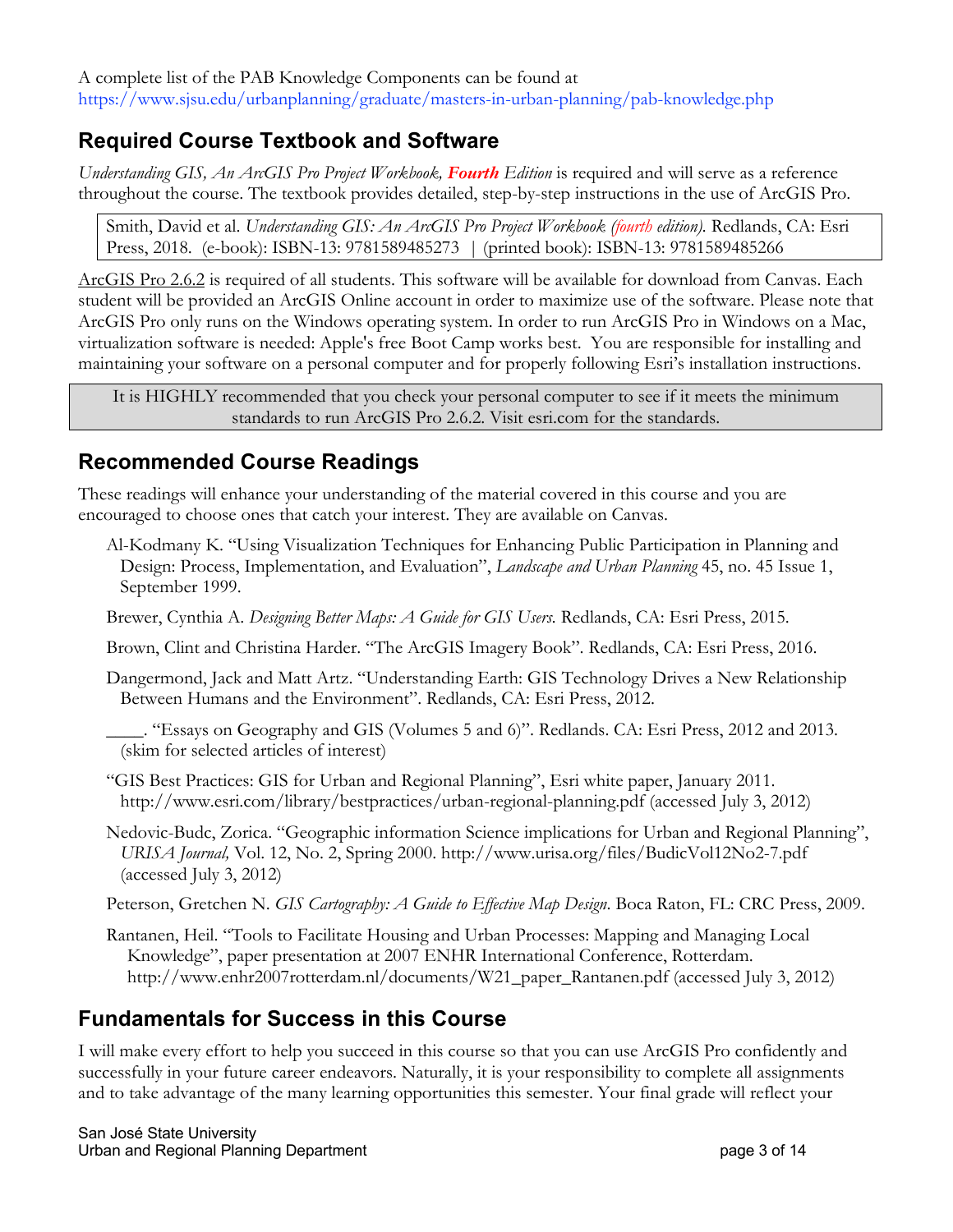overall commitment to learning; highest grades correlate with student efforts that exceed expectations. Here are some tips to help you succeed this semester:

**Maintain a fast pace:** This will be a fast-moving and technologically advanced course, but concepts and instructions will be explained as clearly as possible. If you wish to evaluate your readiness for this course at the outset, please see me as soon as possible. There will be numerous, detailed, and sometimes overlapping assignments – please prepare for this from the outset.

**Computer competencies:** Competence with the Windows operating system is expected, including the storing, copying and management of multiple data types; managing multiple windows and applications; and techniques for saving work frequently.

**Enjoyment of Learning:** A strong motivation to learn, explore and have fun with computer applications is essential. This course will require a large amount of independent work and relies heavily on student initiative. Dealing with computer problems warrants a sense of humor, too!

**Seek Help Effectively:** Since GIS practitioners and urban planners are problem-solvers at their core, it is important that you adopt a problem-solving mindset in this course. Asking for assistance this semester is encouraged and signals to me that you are engaged in your work, motivated by excellence, and effectively challenged by the assignments. Asking for help will never be perceived as a liability in my class. However, when seeking assistance, it is important for you to (1) clearly communicate the problem and (2) demonstrate that you have attempted to solve the problem on your own and are ready to clearly articulate your attempts.

Also, I am very happy to help you with your work outside of the classroom during office hours or via email. If we work together via email, it is vital that you send me as much information as possible to help diagnose the problem. It is <u>not</u> sufficient to write to me and vaguely state, "I can't get this to work" and expect useful assistance without also including relevant screen captures and a description of the solution steps you've tried. In general, I will be very responsive to queries that meet these criteria and much less so for "lazy queries", which I will be less inclined to address quickly. This approach mirrors professional practice since supervisors expect valued employees to be proactive in solving problems.

**Focus and Respect:** I fully understand the temptations and distractions we all face today with smartphones vying for our attention. Please tun off or mute your phone during class, and note that lab computers may only be used for class exercises during the class period. If you have to "get something else done" during the class period, please step outside and do it elsewhere.

**Professional Conduct:** I conduct this course in a manner that mirrors professional practice in order to help you develop valuable workplace skills. We all need to be in agreement that certain standards will apply, as listed in the two sections below.

#### **Instructor Responsibilities**

- To create a physically and intellectually safe and stimulating environment for learning
- To assist students as much as possible with their individual and collective learning goals
- To help resolve conflicts that hinder learning by answering student questions clearly and promptly, or to research answers and reply to the student as soon as possible
- To treat students with respect and kindness, using encouragement and humor to foster learning
- To arrive prepared and organized, with clear learning objectives and a schedule for each class period
- To evaluate and grade student work fairly and accurately while providing constructive feedback

#### **Student Responsibilities**

• To attend each class session and to arrive punctually, bringing all needed materials

San José State University Urban and Regional Planning Department **page 4 of 14** page 4 of 14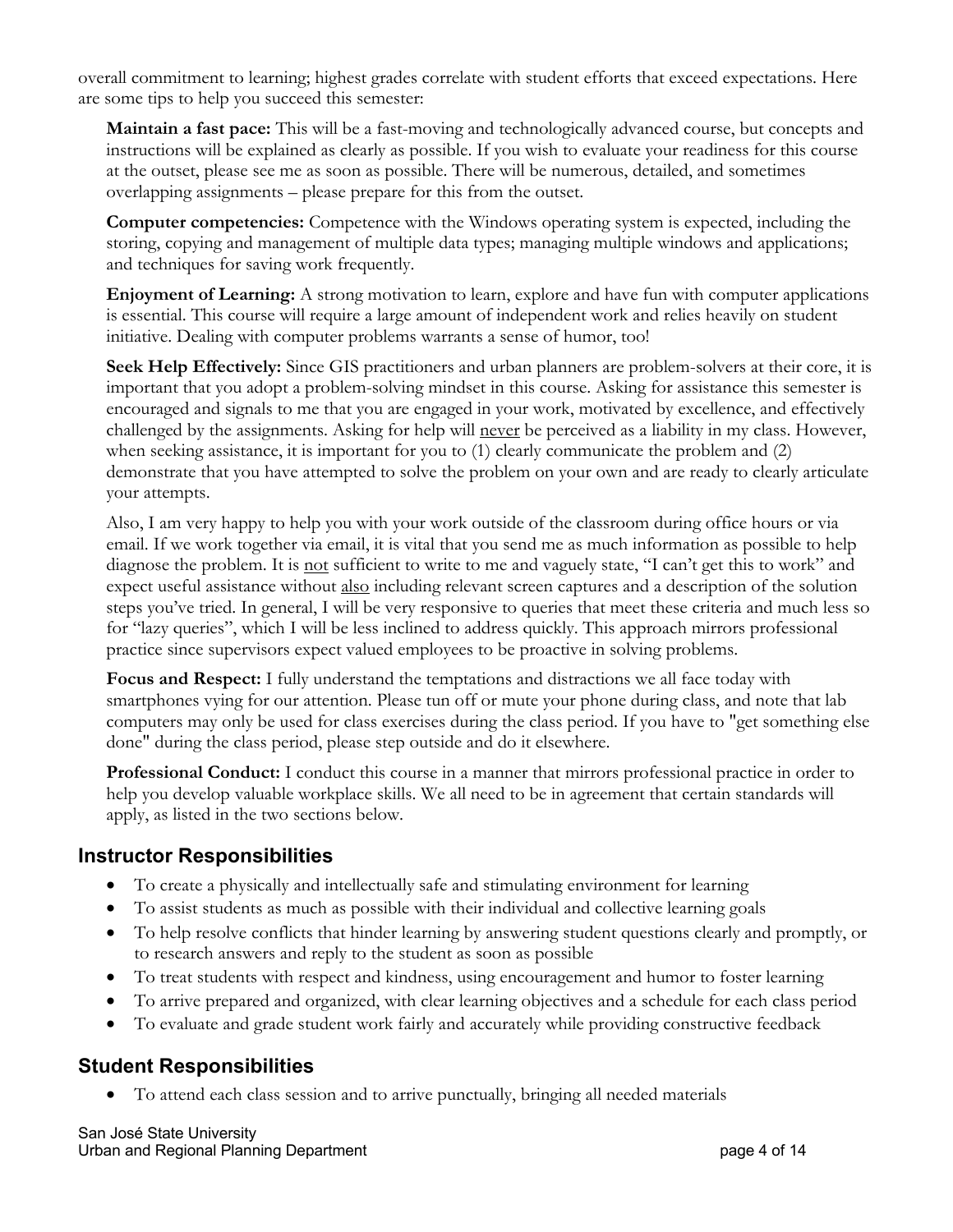- To treat other students and the instructor with absolute respect, supporting fellow students whenever possible with their learning objectives, and minimizing distractions in class
- To complete all assignments on time and professionally according to syllabus requirements
- To fully read and understand all aspects of the syllabus and to carry out the requirements herein
- To actively and consistently participate in class discussions and question-and-answer sessions
- To demonstrate self-reliance and self-direction in setting and completing learning objectives
- To accept responsibility for working collaboratively in the learning process

### **Course Assignments and Grading Policy**

Your grade for the course will be based on the following assignments and other components. All relevant materials and assignment details will be posted to Canvas.

| Assignment<br>(assignment descriptions follow this table)                                                                                                             | Percentage<br>of Total<br>Grade<br>(URBP-278) | Percentage<br>of Total<br>Grade<br>(GEOG-282) | Course<br>Learning<br>Objectives<br>Covered |
|-----------------------------------------------------------------------------------------------------------------------------------------------------------------------|-----------------------------------------------|-----------------------------------------------|---------------------------------------------|
| A - ArcGIS Pro Basics: San Francisco mapping exercises 1-5                                                                                                            | $8\%$                                         | 12%                                           | $1 - 7$                                     |
| <b>B</b> – Textbook Chapters 1-3 and supplemental exercises                                                                                                           | $8\%$                                         | $12\%$                                        | $1 - 7$                                     |
| $C$ – Textbook Chapters 4-5 and supplemental exercises                                                                                                                | 8%                                            | 12%                                           | $1 - 7$                                     |
| <b>D</b> – Textbook Chapters 6-7 and supplemental exercises                                                                                                           | 8%                                            | 12%                                           | $1 - 7$                                     |
| $E$ – Textbook Chapters 8-9 and supplemental exercises                                                                                                                | 8%                                            | 12%                                           | $1 - 7$                                     |
| $F$ – Applied GIS I: cellular tower ordinance analysis                                                                                                                | 20%                                           | 20%                                           | $2 - 8$                                     |
| G/278 – Applied GIS II: independent course project<br>(One-credit professional engagement unit for URBP-278 students)                                                 | 25%                                           | N/A                                           | $1 - 7$                                     |
| $G/279 - (GEOG-279$ students only) Peer review/support to<br>URBP-278 students as they develop and finalize projects                                                  | N/A                                           | $5\%$                                         |                                             |
| <b>Five Quizzes</b>                                                                                                                                                   | 10%                                           | 10%                                           |                                             |
| Participation - Consistent, active, well-prepared, and<br>measureable engagement in lectures and reading discussions,<br>small team tasks, and presentations in class | $5\%$                                         | $5\%$                                         |                                             |

**Assignment A** will introduce students to the principles of working with geospatial (location-based) data in ArcGIS Pro by conducting demographic data analysis and other forms of geospatial analysis to perform a site suitability assessment. Essential ArcMap Pro tools will be covered, along with steps for creating basic maps and layouts, and thematic maps. The principles of creating professional-looking maps for urban planning purposes will be reinforced. This assignment will allow students to work with the type of demographic analysis maps commonly used by urban planners, thereby building valuable workplace-ready skills.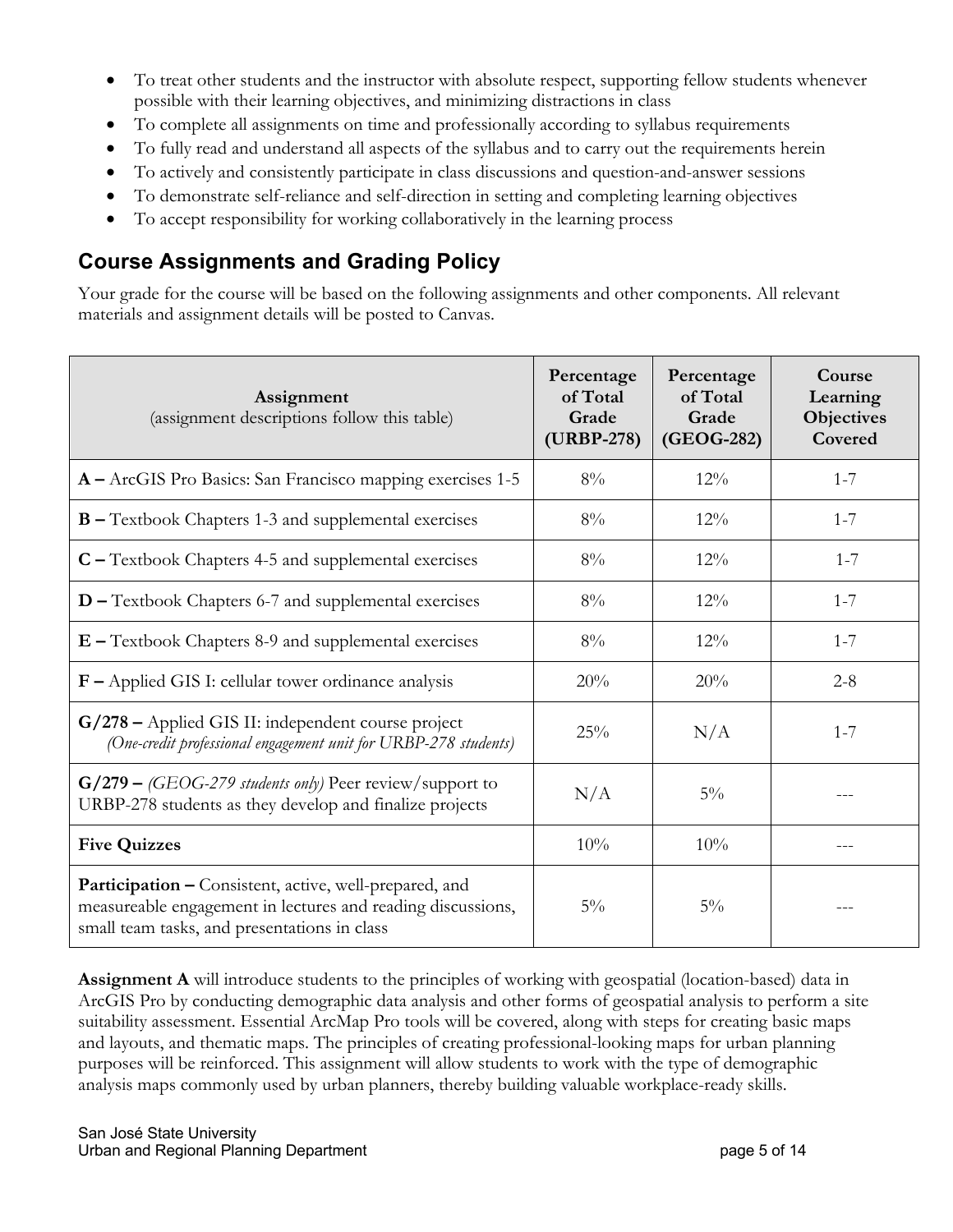**Assignment B** includes the material in chapters 1, 2 and 3 of the textbook and will build on the skills covered in Assignment A, including GIS project workflow and problem identification, exploratory analysis, and best practices for reviewing geospatial data. Additional supplemental material, prepared by the instructor, will reinforce the skills covered in chapter 1, 2 and 3.

**Assignment C** includes the material in chapters 4 and 5 of the textbook and will cover shapefile and geodatabase management, preparing data for geospatial analysis, and editing/creating new geospatial data. Additional supplemental material, prepared by the instructor, will reinforce the skills covered in chapters 4-5.

**Assignment D** includes the material in chapters 6 and 7 of the textbook and will cover steps for conducting a proper geospatial analysis, selecting suitable map features for the study's objectives, evaluation of preliminary results, geoprocessing, and ModelBuilder. Additional supplemental material, prepared by the instructor, will reinforce the skills covered in chapters 6 and 7.

**Assignment E** includes the material in chapters 8 and 9 of the textbook and will cover steps for presenting analysis findings in a professional manner and sharing results via ArcGIS Online. Additional supplemental material, prepared by the instructor, will reinforce the skills covered in chapters 8 and 9.

**Assignment F** is a unique opportunity to apply the core GIS skills covered in previous lessons. To do so, students will be given general direction for conducting an analysis of telecommunications tower siting ordinances in a Bay Area municipality. Students will work in small teams to determine a plan for meeting the project objectives. Each student will then prepare a professional-grade map and summary methodological report. The assignment is intended to reinforce how practitioners utilize GIS to analyze local urban planning policies, store and maintain geospatial data, and prepare quality maps for internal and public uses.

**Assignment G/278** is required for URBP-278 students only and involves the conceptualization, development, and execution of an independent GIS project. Tasks include preparing draft and final project descriptions, the development of a concept map, and the production of a summary report and poster map. Students will present their project findings to the class on the final day of the course. Completion of Assignment G/278 will constitute the professional engagement unit for this course since the tasks will mirror the process by which urban planners with GIS skills undertake a professional GIS project.

**Assignment G/279** is required for GEOG-279 students only and involves peer support for URBP-278 students working on their independent final projects. Tasks will include reviewing project proposals, evaluating practice and final presentations, and critiquing cartographic and written deliverables.

**Five quizzes** are designed to reinforce the material covered during class lectures and in homework assignments. Quizzes will be completed on Canvas.

#### **Calculation of Final Course Letter Grade**

I will calculate the final letter grade for the course by weighting the grade for each assignment according to the percentages in the table above. To do this, I first convert the letter grade for each assignment to a number using a 4-point scale (A+ = 4.33, A = 4.0, A- = 3.67, B+ = 3.33, B = 3.0, B- = 2.67, C+ = 2.33, C = 2.0, C- $= 1.67$ , D = 1, and F = 0).

I then use these numbers and the weights for each assignment to calculate a final, numerical grade for the course based on a 4-point scale. That number is converted back to a letter grade ( $A = 3.85 +$ ,  $A = 3.50 -$ 3.84, B + = 3.17 – 3.49, B = 2.85 – 3.16, B - = 2.50 – 2.84, C + = 2.17 – 2.49, C = 1.85 – 2.16, C - = 1.41 – 1.84,  $D+ = 1.17 - 1.40$ ,  $D = 0.85 - 1.16$ ,  $F = 0 - 0.84$ ).

This grading scheme will not always be followed strictly since upward adjustment of the final course grade will be made if performance on one activity is an outlier (e.g. exceptionally low) or if the pattern of scores shows a significant improvement over time. If such adjustments are made, they usually result in about a half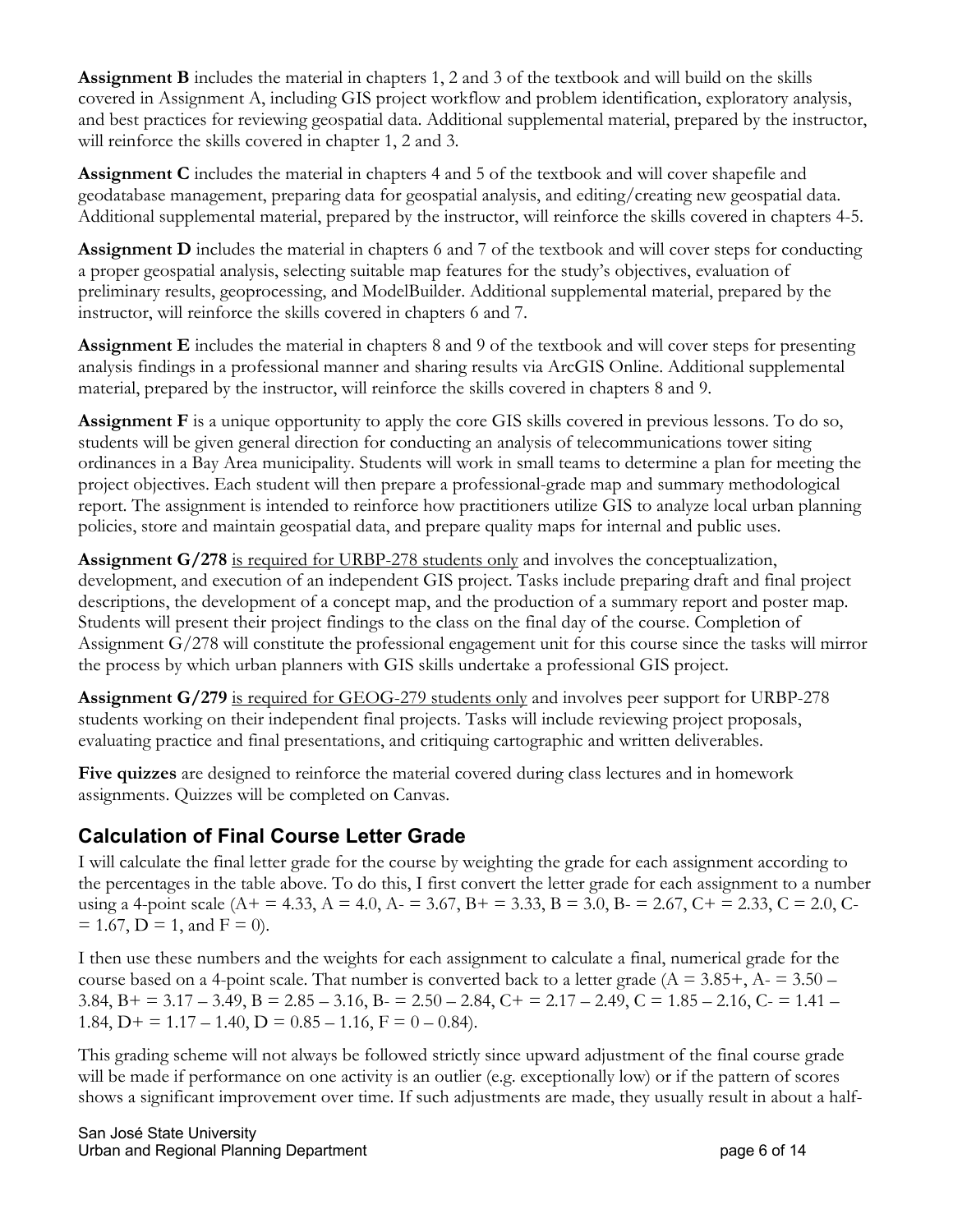letter grade improvement. Students are encouraged to meet privately with me early in the semester to discuss expectations.

Please visit the "Grading Standards" link on Canvas for more details pertaining to how I will evaluate written and oral work.

#### **Other Grading and Assignment Issues**

I understand that grades are important to students on both a personal and professional level. They are a measure of your achievements in class and your progress towards meeting the course learning objectives. I also understand that there tends to be a great deal of "grade anxiety" in a university setting. The best way that I can help students with these matters is to be as clear as possible about grading criteria and weightings in this syllabus, so that you can plan accordingly. Please understand that I am a very thoughtful, careful, thorough and fair grader of student assignments and it is a responsibility that I do not take lightly. You are encouraged to review your graded assignments with me at any time to discuss my comments and suggestions for improvement.

I've been called a "tough grader", and it's true! High grades must be earned and all grades reflect my comprehensive estimation of a student's effort, just as our efforts in a professional work environment are judged accordingly and considered by supervisors for promotions and pay raises. For example, I reserve a grade of "A" only for **exceptional** work, as a way of honoring students who go "above and beyond" when completing course assignments. After all, the strict definition of an "A" grade is "exceptional"…. not "average" ....... or even "above average".

Opportunities for extra credit will be explained in individual assignment handouts that students can download from Canvas.

#### **Final Examination or Evaluation**

Assignment F, described earlier in the syllabus, will constitute the final examination for GEOG-279 students since its completion will require application of skills covered in the previous assignments.

Assignment G/278, described earlier in the syllabus, will constitute the final examination for URBP-278 students since its completion will require application of skills covered in the previous assignments. Assignment G/278 also serves as the one-credit, department-required "professional engagement unit" of this course for URBP-278 students.

#### **Course Workload**

Success in this course is based on the expectation that students will spend, for each unit of credit, a minimum of forty-five hours over the length of the course (normally 3 hours per unit per week with 1 of the hours used for lecture) for instruction or preparation/studying or course related activities including but not limited to internships, labs, clinical practica.

**For students in URBP-278:** Because this is a four-unit class, you can expect to spend a minimum of nine hours per week in addition to time spent in class and on scheduled tutorials or activities. Special projects or assignments may require additional work for the course. Careful time management will help you keep up with readings and assignments and enable you to be successful in all of your courses.

**For students in GEOG-279:** Because this is a three-unit class, you can expect to spend a minimum of seven hours per week in addition to time spent in class and on scheduled tutorials or activities. Careful time management will help you keep up with readings and assignments and enable you to be successful in all of your courses.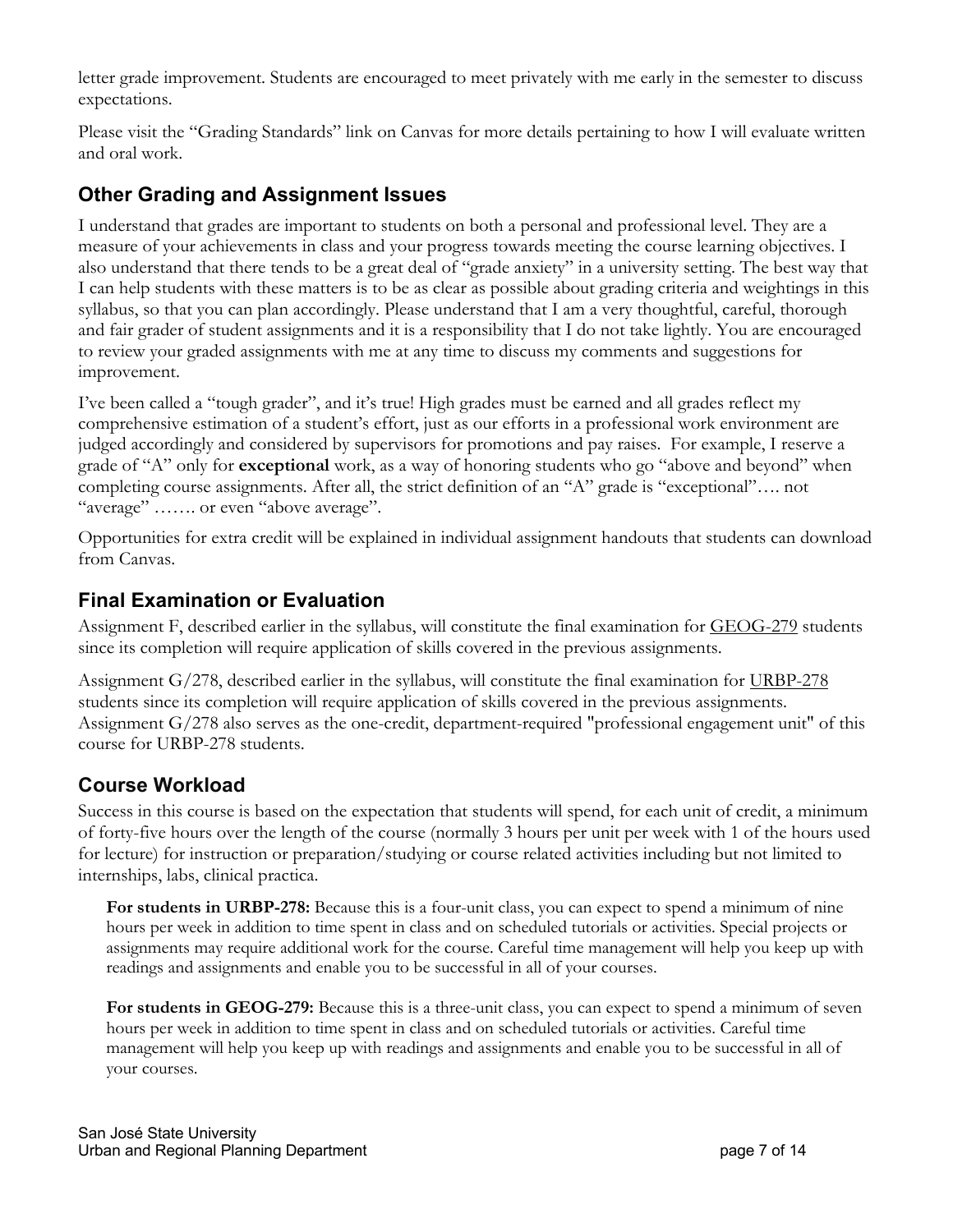# **Participation in Class and Attendance**

Student participation in class discussions is a vital component of this course and students should make every attempt to attend all classes and actively participate in discussions. In cases where a student misses a significant number of lectures or does not actively participate in discussions, this will impact the final course grade. According to University policy F69-24, "Students should attend all meetings of their classes, not only because they are responsible for material discussed therein, but because active participation is frequently essential to ensure maximum benefit for all members of the class. Attendance per se shall not be used as a criterion for grading."

### **Completing Assignments on Time and Professionally**

Assignments are due at the date and time specified on each assignment handout. In only rare instances will late assignments be accepted, as described below. Late assignments will receive a one-letter grade deduction for each day an assignment is late. For example, if the assignment would have received a grade of "B" but is submitted one day late, it will receive an adjusted grade of "C".

I realize that life happens. If you expect not to be able to complete an assignment on time, it is important for you to do two things:

1. Contact me **at least 24 hours prior to the due date** and, if appropriate, the other students in a group (for group project work). If you do not communicate an anticipated late assignment within this timeframe, the assignment will receive a grade of zero.

2. Provide a date and time by which the late assignment will be submitted. If the late assignment is not received on the date promised, the assignment will receive a grade of zero.

**A maximum of two late assignments that adhere to this policy will be accepted**; all subsequent late assignments will receive an automatic grade of zero. Sorry, no exceptions to these policies will be granted, in fairness to the majority of students who submit their work on time.

Since this course focuses on the development of professional skills used by urban planners, the presentation of submitted materials will be considered as part of the assignment's grade. All assignments must include the student's name, date, course number, assignment number and other items as directed. Neatness, clarity, spelling, grammar, and organization are grading components.

Assignments not meeting these fundamental practices of professional presentation will generally receive a deduction in the grade; less so at the start of the semester, and more so over time if a student is not responsive to instructor feedback to improve assignment presentation quality.

### **Graduate Writing Assessment Requirement (GEOG-279 only)**

The CSU Graduation Writing Assessment Requirement (GWAR) states that all students must demonstrate competency in writing skills as a requirement for advancement to candidacy for graduation. GEOG-282 (not URBP-279) is an approved course to satisfy this requirement. If you pass GEOG-282, you have satisfied the university's GWAR requirement.

#### **University Policies**

Per University Policy S16-9, university-wide policy information relevant to all courses, such as academic integrity, accommodations, etc. will be available on Office of Graduate and Undergraduate Programs' Syllabus Information web page at http://www.sjsu.edu/gup/syllabusinfo/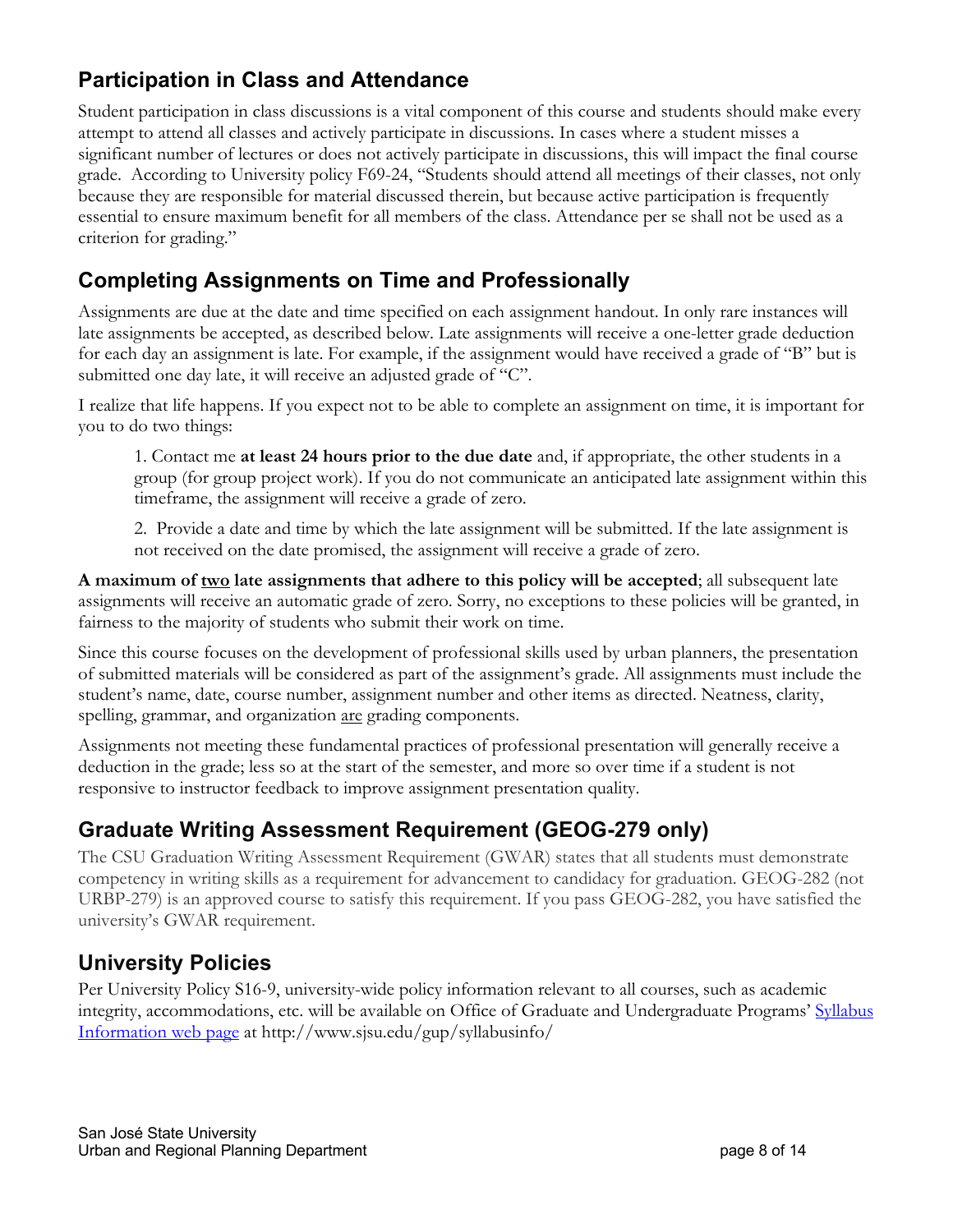## **Use of Camera in an Online Class**

As much as possible/feasible given your unique circumstances at home, please turn on your Zoom camera throughout the class meeting. If you have special needs or requests for any individual accommodations, please discuss this with the instructors.

## **Recording of Zoom Classes**

This course or portions of this course (i.e., lectures, discussions, student presentations) will be recorded for instructional or educational purposes. The recordings will only be shared with students enrolled in the class through Canvas. The recordings will be deleted at the end of the semester.

University policy (S12-7) requires consent from all individuals who will appear in a class recording. If you do not wish to be identified in a class recording, please discuss this with the instructors. For example, we may permit an "anonymous" option (e.g., you temporarily turning off identifying information from the Zoom session, including name and picture, prior to recording).

Students are not allowed to record without instructor permission. Also, students are prohibited from recording class activities (including class lectures, office hours, advising sessions, etc.), distributing class recordings, or posting class recordings. Materials created by the instructor for the course (syllabi, lectures and lecture notes, presentations, etc.) are copyrighted by the instructor. University policy (S12-7) is in place to protect the privacy of students in the course.

Students who record, distribute, or post these materials will be referred to the Student Conduct and Ethical Development office. Unauthorized recording may violate university and state law.

Students must obtain permission in advance to record any course materials. Such permission allows the recordings to be used for a student's private, study purposes only. Students will not be permitted to share any class recordings with someone who isn't enrolled in the class or without permission. The recordings are protected by instructor's copyright.

### **Student Accommodations**

Any student that needs accommodations or assistive technology due to a disability should work with the Accessible Education Center (AEC), and the instructors.

## **Conduct During Online Class Meetings**

All federal, state, CSU system, and campus regulations on conduct including harassment and discrimination against other students or faculty apply to the online environment, just as in face-to-face instruction.

## **Technology Requirements for this Course**

Students are required to have an electronic device (laptop, desktop or tablet) with a camera and built-in microphone. SJSU has a free equipment loan program available for students. Students are responsible for ensuring that they have access to reliable Internet access during class meetings. If students are unable to have reliable Internet service, they must inform the instructor as soon as possible or at the latest one week before the class meeting date determine an alternative.

## **Zoom Classroom Etiquette**

**Mute Your Microphone:** To help keep background noise to a minimum, make sure you mute your microphone when you are not speaking.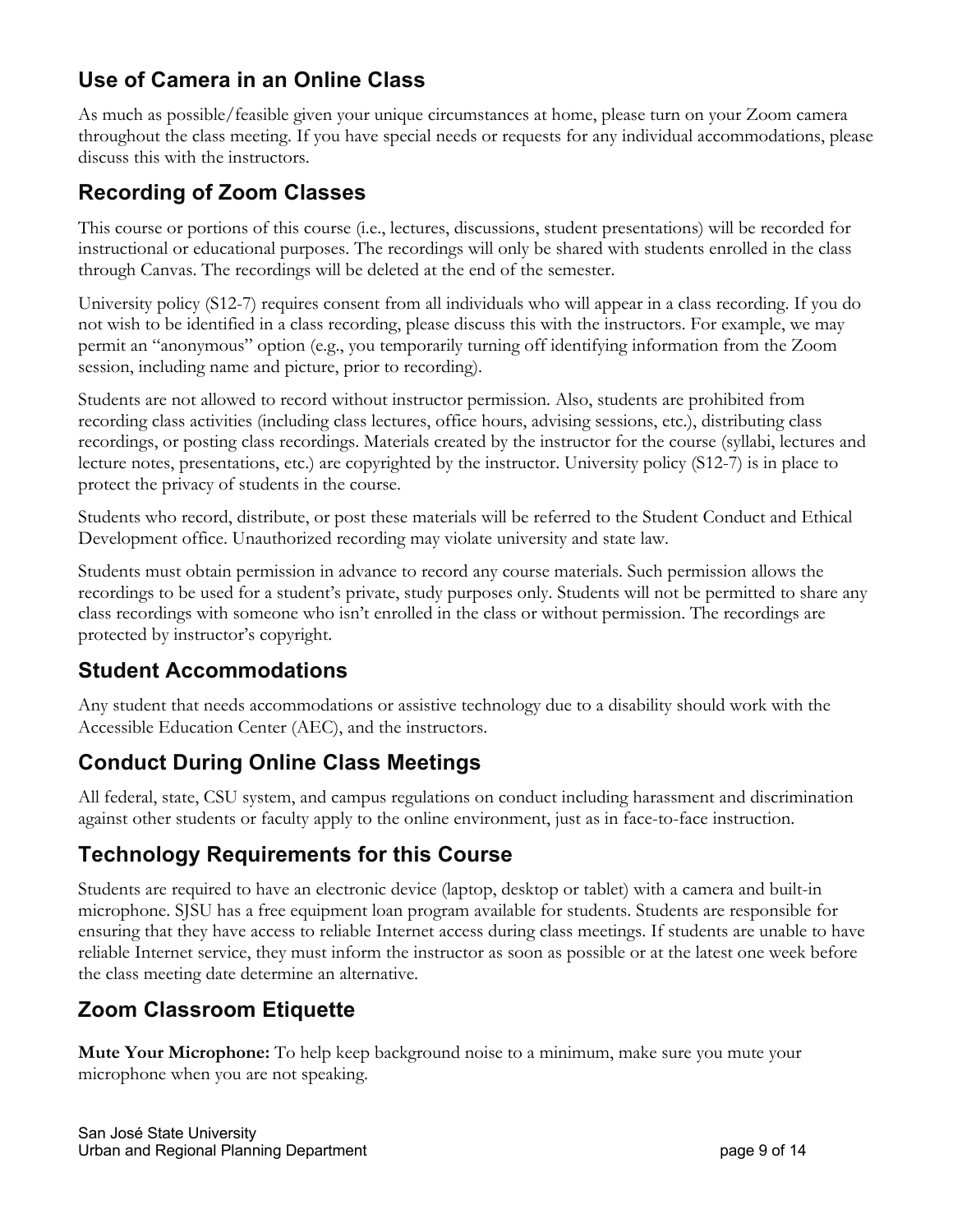**Be Mindful of Background Noise and Distractions:** Find a quiet place to "attend" class, to the greatest extent possible. Avoid video setups where people may be walking behind you, people talking/making noise, etc. Avoid activities that could create additional noise, such as shuffling papers, listening to music in the background, etc.

**Position Your Camera Properly:** Be sure your webcam is in a stable position and focused at eye level. Ideally everyone in class should be able to see your eyes and your whole face. Avoid having backlight from a window or other light source opposite the camera.

**Limit Your Distractions/Avoid Multitasking:** You can make it easier to focus on the meeting by turning off notifications, closing or minimizing running apps, and putting your smartphone away (unless you are using it to access Zoom).

**Use Appropriate Virtual Backgrounds:** If using a virtual background, it should be appropriate and professional and should NOT suggest or include content that is objectively offensive or demeaning.

# **Plagiarism and Citing Sources Properly**

Plagiarism is the use of someone else's language, images, data, or ideas without proper attribution. It is a very serious offense both in the university and in your professional work. In essence, plagiarism is both theft and lying: you have stolen someone else's ideas, and then lied by implying that they are your own.

#### **Plagiarism will lead to grade penalties and a record filed with the Office of Student Conduct and Ethical Development. In severe cases, students may also fail the course or even be expelled from the university.**

**If you are unsure what constitutes plagiarism, it is your responsibility to make sure you clarify the issues before you hand in draft or final work.**

Learning when to cite a source and when not to is an art, not a science. However, here are some common examples of plagiarism that you should be careful to avoid:

- Using a sentence (or even a part of a sentence) that someone else wrote without identifying the language as a quote by putting the text in quote marks and referencing the source.
- Paraphrasing somebody else's theory or idea without referencing the source.
- Using a picture or table from a webpage or book without reference the source.
- Using data some other person or organization has collected without referencing the source.

The SJSU MLK Library provides a short (15 minutes) and informative plagiarism tutorial. The MUP faculty highly encourage all students to complete it. Details are here: https://libguides.sjsu.edu/c.php?g=853661&p=6111789

Also, the University of Indiana has developed a very helpful website with concrete examples about proper paraphrasing and quotation. See in particular the following pages:

- Overview of plagiarism at www.indiana.edu/~istd/overview.html
- Examples of plagiarism at www.indiana.edu/~istd/examples.html
- Plagiarism quiz at www.indiana.edu/~istd/test.html

If you still have questions, feel free to talk to me personally. There is nothing wrong with asking for help, whereas even unintentional plagiarism is a serious offense.

### **Citation style**

San José State University Urban and Regional Planning Department **page 10 of 14** and 14 and 14 and 15 and 16 and 16 and 16 and 16 and 16 and 16 and 16 and 16 and 16 and 16 and 16 and 16 and 16 and 16 and 16 and 16 and 16 and 16 and 16 and 16 and 16 It is important to properly cite any references you use in your assignments. The Department of Urban and Regional Planning uses Kate Turabian's *A Manual for Writers of Research Papers, Theses, and Dissertations*, 9th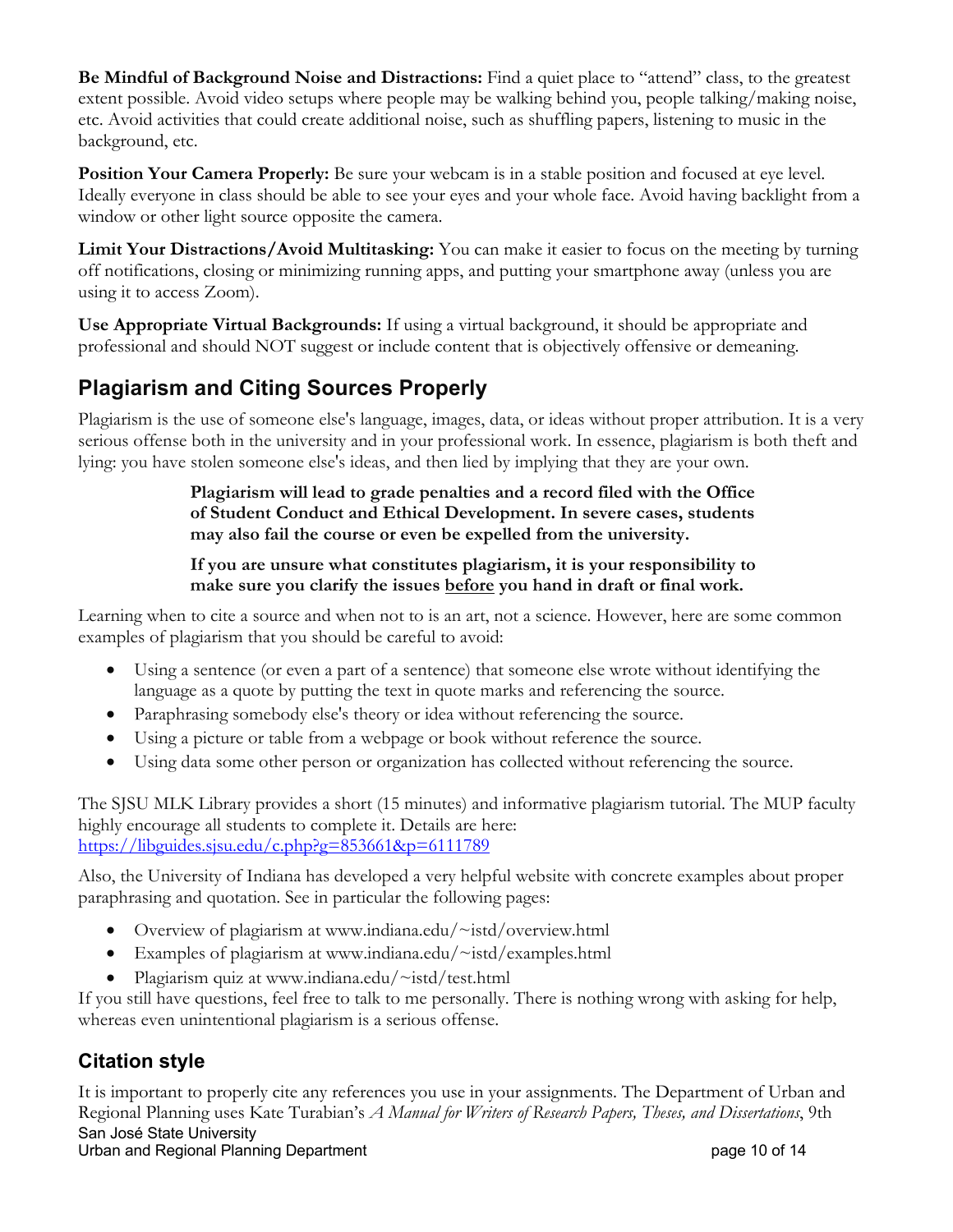edition (University of Chicago Press, 2018). Copies are available in the SJSU King Library. Additionally, the book is relatively inexpensive, and you may wish to purchase a copy.

Please note that Turabian's book describes two systems for referencing materials: (1) "notes" (footnotes or endnotes), plus a corresponding bibliography, and (2) in-text parenthetical references, plus a corresponding reference list. **In this class, students should use the "notes" style** since I feel that it creates a less visually distracting experience for your reader than the parenthetical-reference style.

## **Library Liaison**

The SJSU Library Liaison for the Urban and Regional Planning Department is Ms. Peggy Cabrera. If you have questions, you can contact her at peggy.cabrera@sjsu.edu or 408-808-2034.

## **About the Instructor: Rick Kos, AICP**

I am very much looking forward to working with you this semester and expect that you will learn quite a bit in our few months together. We'll have some fun along the way, too. My goal is to teach you introductory GIS skills clearly, with minimal jargon and maximum time using the software to help you remain competitive in today's labor market.

Throughout my career using GIS, I have never strayed far from my roots in urban and regional planning and this combination of experience is what I am excited to share with you. I take pride in providing personal, oneon-one attention to the needs of my students and strongly encourage you to take advantage of all opportunities to meet with me during class and during office hours.

My formal training is in environmental planning and urban design (B.S., Rutgers University, 1985) as well as regional planning and New Urbanism (Masters, University of North Carolina at Chapel Hill, 1995). In the late 1980s, I worked as a planner in Middlesex County, New Jersey, reviewing subdivision and site plan proposals for compliance with county regulations. In the 1990s, I served two rapidly growing North Carolina municipalities in a dual role as town planner and GIS coordinator (the latter being a role I created for both towns), so I am equally conversant in the language of both disciplines. From 1996 - 2000, I served as Senior Town Planner for Huntersville, North Carolina, the fastest-growing town of its size in the state at the time. The New Urbanist principles mandated by the Town's development regulations applied to both greenfield and infill sites. Since the regulations were design-based (i.e. non-Euclidean), they required me to make frequent subjective judgments on the visual qualities of streets, the orientation of proposed buildings to public spaces, and the relationship of buildings and land uses to one another. I thoroughly enjoyed defending the principles of traditional town planning, often to developers and citizens that were not particularly receptive to deviations from the conventional suburban planning model.

After relocating to the Bay Area in 2000, I worked with the Metropolitan Transportation Commission in Oakland as a GIS Analyst. The Bay Area Lifeline Transportation Map that I completed for MTC was chosen from among thousands of entries for inclusion in Esri's *2003 Map Book*. This annual publication showcases innovative uses of Esri's GIS software to solve real-world problems. The Lifeline Map locates disadvantaged neighborhoods and thousands of geocoded essential destinations (e.g. grocery stores, daycare centers, clinics) within the nine county region, along with existing public transit services. The spatial analyses enabled by this mapping work allowed transportation planners to locate gaps in transit service so that decision-makers could direct funding to alter bus schedules, connections, and routing for improved neighborhood connectivity.

From 2003 to 2007 I served as GIS Manager for Design, Community & Environment, a planning and design firm in Berkeley. I managed all aspects of the firm's GIS practice and took great pride in keeping hundreds of data layers organized across multiple projects, ensuring that the firm's metadata was up-to-date, training staff to use ArcGIS and ArcCatalog, and managing the production of hundreds of maps for General Plans and EIRs throughout California.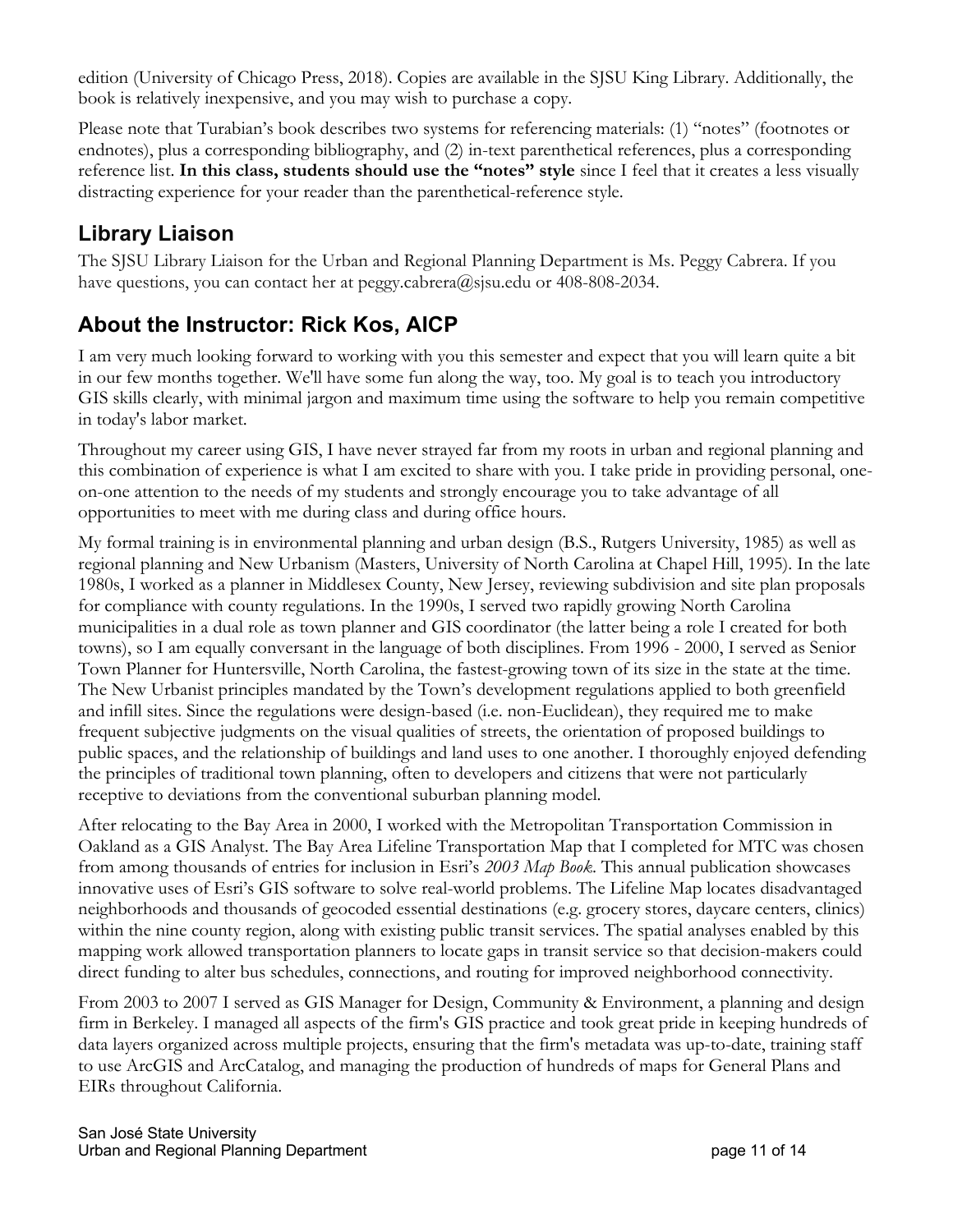I also manage the GIS Education Center for a non-profit organization called BayGeo. Additionally, I have coauthored a book titled *GIS for Economic Development* with Professor Mike Pogodzinski of the SJSU Economics Department, released in late 2012 by Esri Press. I also engage in a number of freelance GIS projects, including transit planning analyses for Mobility Planners, LLC and the development of interactive webapps.

I have been teaching at SJSU since 2007 and, I must admit, it is my favorite job of the many I've listed above. Welcome, and let's have some fun with GIS! I'm here to help you succeed.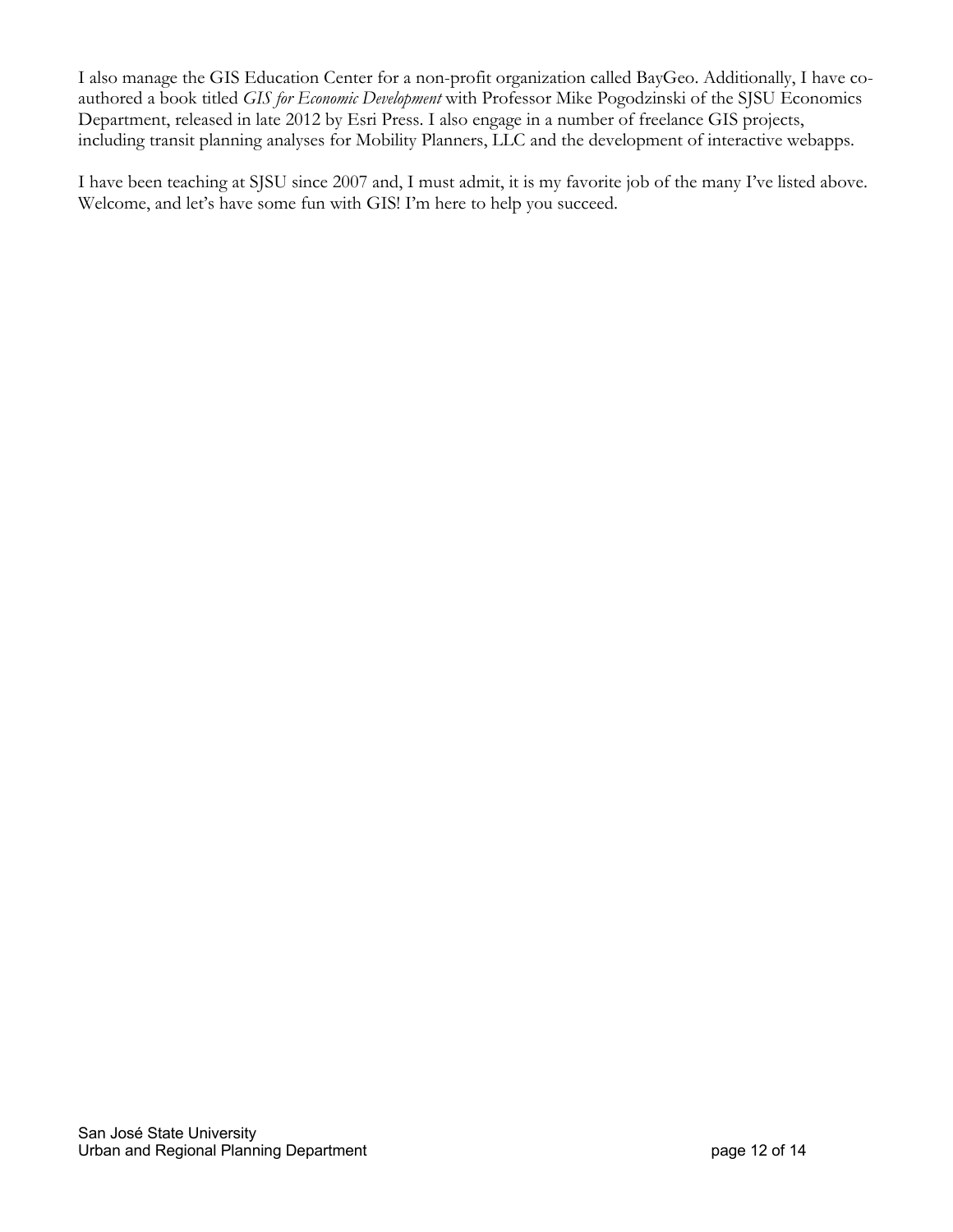# **URBP-278: INTRODUCTION TO GIS FOR URBAN PLANNING (4 UNITS) GEOG-279: GEOGRAPHIC INFORMATION SCIENCE APPLICATIONS (3 UNITS) SPRING 2021 COURSE SCHEDULE**

The following course outline describes the general approach we will take this semester, but please bear in mind that specific details are subject to change with reasonable notice. I will communicate changes via email and verbally in class. The course is generally divided into three parts:

| Date                                                              | Topic                                                                                                                                                                                                                                                                                                                           | <b>Assignment Due</b>                                                           |  |  |  |
|-------------------------------------------------------------------|---------------------------------------------------------------------------------------------------------------------------------------------------------------------------------------------------------------------------------------------------------------------------------------------------------------------------------|---------------------------------------------------------------------------------|--|--|--|
| Part I: GIS for Urban Planning; Mastering ArcGIS Pro Fundamentals |                                                                                                                                                                                                                                                                                                                                 |                                                                                 |  |  |  |
| <b>Jan. 28</b>                                                    | <b>Getting Started with ArcGIS Pro</b><br>Course/Syllabus overview. What is GIS and ArcGIS Pro? How<br>do today's urban planners use GIS and what spatial literacy skills<br>are employers looking for? We'll start on San Francisco exercise<br>#1, the first of five exercises that constitute Assignment A.                  |                                                                                 |  |  |  |
| <b>Feb. 04</b>                                                    | Skill Set 1: Using Open Data Portals and Geodatabases<br>Proceed with San Francisco exercises #2 and #3 in Assign. A.                                                                                                                                                                                                           |                                                                                 |  |  |  |
| Feb. 11                                                           | Skill Set 2: Spatial Analysis, Editing, Final Map Layout<br>Proceed with San Francisco exercises #4 and #5 in Assign A.                                                                                                                                                                                                         |                                                                                 |  |  |  |
| <b>Feb. 18</b>                                                    | Review Session; Quiz #1; Overview of Textbook Project<br>We'll catch our breath here and review the topics covered in San<br>Francisco exercises #1 through #5. You'll then complete a short<br>quiz to reinforce these skills. Next, we'll discuss the textbook<br>project that will shape the next eight weeks of the course. | - QUIZ #1 --<br>Assignment $\bf{A}$<br>(San Francisco project<br>exercises 1-5) |  |  |  |
| Feb. 25                                                           | Skill Set 3: GIS Project Design and Data Management<br>Framing the Los Angeles River problem; exploring the study area;<br>listing data requirements; examining data; choosing relevant data.                                                                                                                                   |                                                                                 |  |  |  |
| <b>Mar. 04</b>                                                    | Quiz #2; Skill Set 4: Map Projections/Coordinate Systems<br>After quiz #2, we'll get into coordinate systems and map<br>projections that are vital to proper geospatial analysis. If time<br>permits we will undertake a "new life for old maps" exercise.                                                                      | QUIZ #2 --<br>Assignment $\bf{B}$<br>(Textbook Chapters 1-3)                    |  |  |  |
| Mar. 11                                                           | Skill Set 5: Building a Project Database; Creating New Data<br>Continuing the LA River analysis: preparing the city and county<br>data; preparing demographic data; creating new park features.                                                                                                                                 |                                                                                 |  |  |  |
| <b>Mar. 18</b>                                                    | Review Session; Quiz #3<br>Time once again to step back and review the skills covered over<br>the past four weeks in chapters 1-5. Then it's time for quiz $\#3!$                                                                                                                                                               | --- QUIZ #3 ---<br>Assignment $C$<br>(Textbook Chapters 4-5)                    |  |  |  |
| Mar. 25                                                           | Skill Set 6: Conducting and Automating Spatial Analysis<br>Well focus on a logical and professional approach to GIS work.                                                                                                                                                                                                       |                                                                                 |  |  |  |
| Apr. 01                                                           | No class today - spring break                                                                                                                                                                                                                                                                                                   |                                                                                 |  |  |  |